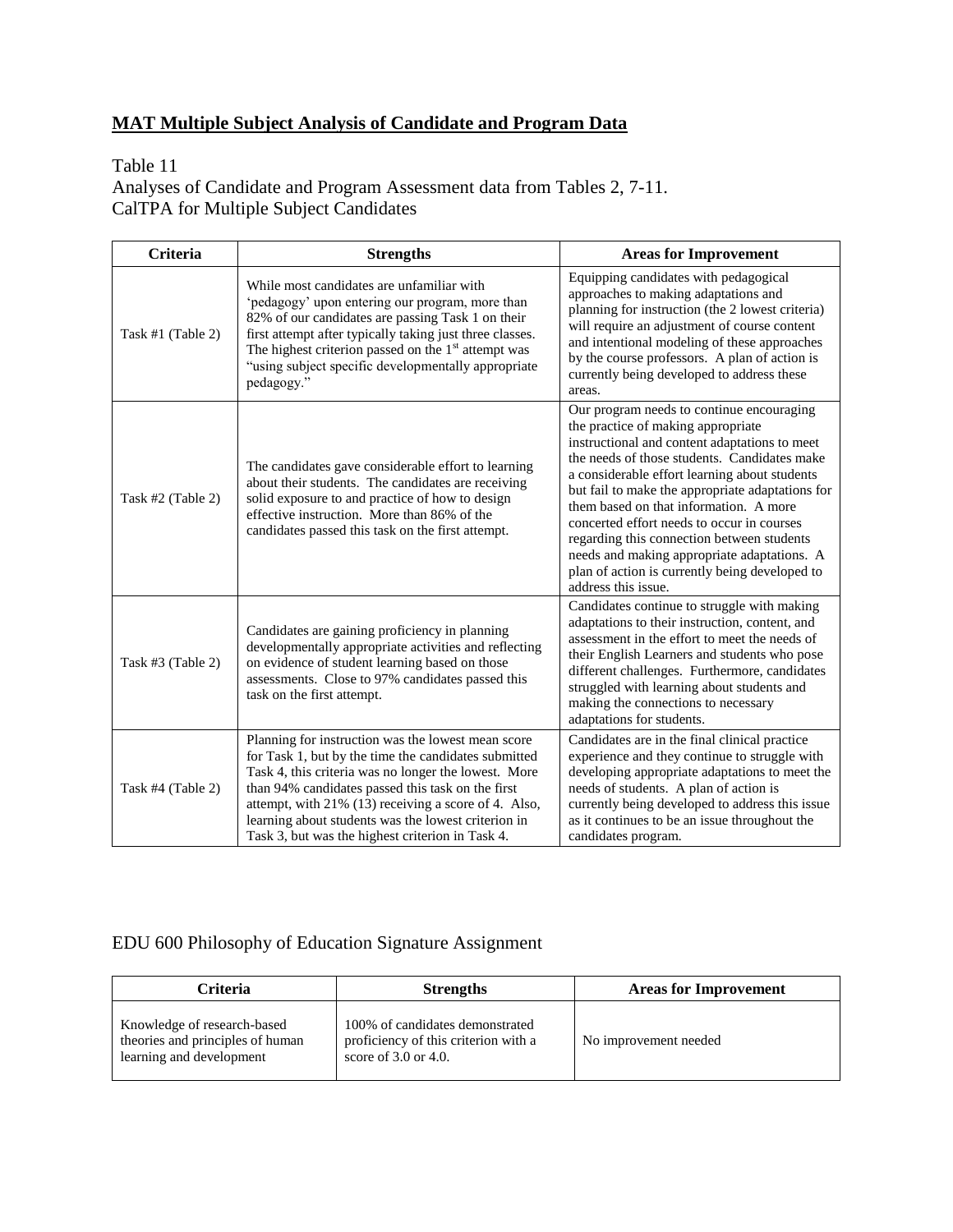| Knowledge about how these theories<br>affect classroom practice.                       | 75% of candidates demonstrated<br>proficiency of this criterion with a<br>score of 4.0. Additionally, 23.3% of<br>candidates demonstrated proficiency of<br>this criterion with a score of 3.0. | One (1) candidate received a score of 2.0.                                                                  |
|----------------------------------------------------------------------------------------|-------------------------------------------------------------------------------------------------------------------------------------------------------------------------------------------------|-------------------------------------------------------------------------------------------------------------|
| Reflection on how these theories<br>affect and resonate with candidates'<br>beliefs.   | 71.67% of candidates demonstrated<br>proficiency of this criterion with a<br>score of $4.0$ , $21.67\%$ of candidates<br>demonstrated proficiency of this<br>criterion with a score of 3.0.     | 5%, or three (3) of the candidates received a<br>score of 2.0. One candidate received a score<br>of $1.0$ . |
| Presentation is grammatically<br>correct, spelling is correct, layout is<br>organized. | 80% of candidates demonstrated<br>proficiency of this criterion with a<br>score of 4.0., and $18.33\%$ of<br>candidates demonstrated proficiency of<br>this criterion with a score of 3.0.      | 1.67%, or 1 candidate, received a score of<br>1.0, whereas, no candidates received a score<br>of $2.0$ .    |

#### EDU 610 Methods of Teaching Reading and Writing signature assignment

| <b>Criteria</b>                                                                 | <b>Strengths</b>                                                                                                                                                          | <b>Areas for Improvement</b>                                                                                                                             |
|---------------------------------------------------------------------------------|---------------------------------------------------------------------------------------------------------------------------------------------------------------------------|----------------------------------------------------------------------------------------------------------------------------------------------------------|
| Data collection through anecdotal<br>observation and student conferences        | 89.19% of candidates demonstrated<br>proficiency of this criterion with a<br>score of 4.0. 8.11%, or 9 candidates,<br>demonstrated proficiency with a score<br>of $3.0$ . | 2.7%, or 3 candidates demonstrated "limited"<br>evidence" of this criterion with a score of 2.0.                                                         |
| Data collection to determine student<br><b>ELD</b> abilities                    | 91.89% of candidates demonstrated<br>proficiency of this criterion with a<br>score of 4.0. $7.21\%$ of candidates<br>demonstrated proficiency with a score<br>of $3.0$ .  | 0.9%, or 1 candidate demonstrated "limited"<br>evidence" of this criterion with a score of 2.0.                                                          |
| Data collection through<br>administration of literacy<br>assessment instruments | 90.09% of candidates demonstrated<br>proficiency of this criterion with a<br>score of 4.0. $6.31\%$ of candidates<br>demonstrated proficiency with a score<br>of $3.0$ .  | 1.8%, or 2 candidates demonstrated "limited<br>evidence" of this criterion with a score of 2.0.<br>Additionally, 1.8%, or 2 candidates, scored a<br>1.0. |
| Reflection on student strengths and<br>areas for growth                         | 77.48% of candidates demonstrated<br>proficiency of this criterion with a<br>score of 4.0. 20.72% of candidates<br>demonstrated proficiency with a score<br>of $3.0$ .    | 1.8%, or 2 candidates demonstrated "limited<br>evidence" of this criterion with a score of 2.0.                                                          |
| Setting learning goals or next steps<br>for student growth                      | 72.97% of candidates demonstrated<br>proficiency of this criterion with a<br>score of 4.0. 19.82% of candidates<br>demonstrated proficiency with a score<br>of $3.0$ .    | 7.21%, or 8 candidates demonstrated "limited"<br>evidence" of this criterion with a score of 2.0.                                                        |

### EDU 611 Interdisciplinary Approaches and Methods of Teaching in the Content Areas signature assignment

|  | `riteria | <b>Strengths</b> | <b>Areas for Improvement</b> |
|--|----------|------------------|------------------------------|
|--|----------|------------------|------------------------------|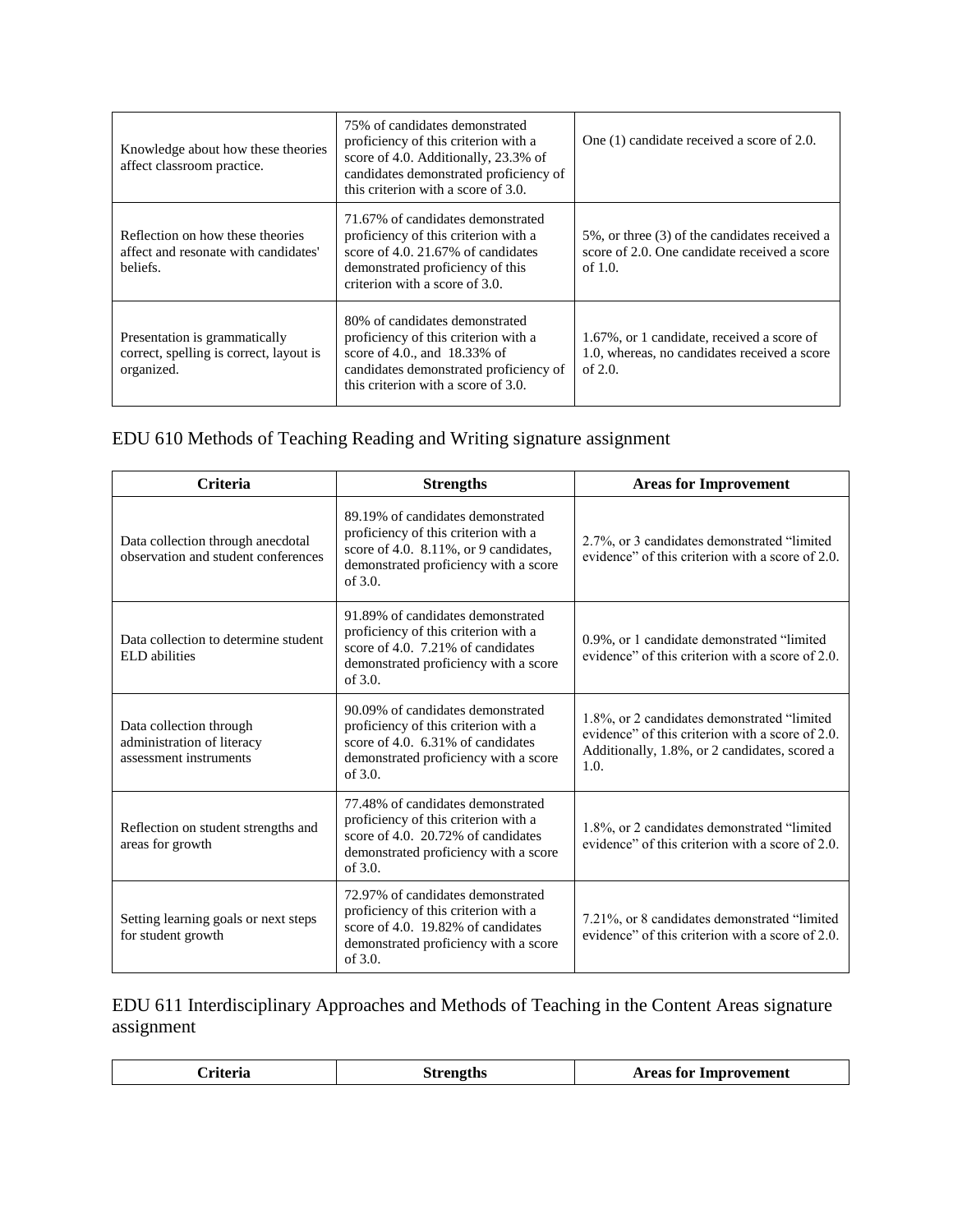| The candidate provides clear,<br>coherent rationales for the unit, the<br>California Content Standards<br>selected, as well as the way the<br>Integrated, Thematic Unit of<br>Instruction fits with the instruction<br>both prior and subsequent to the unit<br>of instruction. | 85.95% of candidates demonstrated<br>proficiency of this criterion with a<br>score of 4.0. 9.09% of candidates<br>demonstrated proficiency with a score<br>of 3.0.     | 3.31%, or 4 candidates demonstrated "limited<br>evidence" of this criterion with a score of 2.0.                                                         |
|---------------------------------------------------------------------------------------------------------------------------------------------------------------------------------------------------------------------------------------------------------------------------------|------------------------------------------------------------------------------------------------------------------------------------------------------------------------|----------------------------------------------------------------------------------------------------------------------------------------------------------|
| The candidate is able to identify the<br>California State Standards for the<br>Integrated, Thematic Unit of<br>Instruction for both the unit and<br>lesson planning and lists appropriate<br>objectives for both the unit and each<br>individual lesson.                        | 93.39% of candidates demonstrated<br>proficiency of this criterion with a<br>score of 4.0. 4.13% of candidates<br>demonstrated proficiency with a score<br>of 3.0.     | 0.83%, or 1 candidate demonstrated "limited<br>evidence" of this criterion with a score of 2.0.<br>Additionally, 0.83%, or 1 candidate, scored a<br>1.0. |
| The Integrated, Thematic Unit of<br>Instruction demonstrates the<br>candidates' ability to plan both long-<br>range and short-term through both<br>the unit plan itself as well as in<br>individual lessons.                                                                    | 85.95% of candidates demonstrated<br>proficiency of this criterion with a<br>score of 4.0. 12.4% of candidates<br>demonstrated proficiency with a score<br>of 3.0.     | 0.83%, or 1 candidate demonstrated "limited<br>evidence" of this criterion with a score of 2.0.                                                          |
| The candidate shows competence in<br>planning instruction that will<br>provide quality instruction for all<br>students, including, but not limited<br>to GATE, ELL, Special needs, and<br>At-Risk students.                                                                     | 66.12% of candidates demonstrated<br>proficiency of this criterion with a<br>score of 4.0. 26.45% of candidates<br>demonstrated proficiency with a score<br>of $3.0$ . | 7.44%, or 9 candidates demonstrated "limited"<br>evidence" of this criterion with a score of 2.0.                                                        |
| The Integrated, Thematic Unit of<br>Instruction demonstrates the<br>candidates' knowledge and plan for<br>application of effective formative<br>and summative assessments.                                                                                                      | 72.73% of candidates demonstrated<br>proficiency of this criterion with a<br>score of 4.0. 26.45% of candidates<br>demonstrated proficiency with a score<br>of 3.0.    | 0.83%, or 1 candidate demonstrated "limited<br>evidence" of this criterion with a score of 2.0.                                                          |
| The Integrated, Thematic Unit of<br>Instruction demonstrates the<br>candidates' ability to gather and use<br>meaningful, pertinent and reliable<br>resources to support the<br>effectiveness of the unit.                                                                       | 90.91% of candidates demonstrated<br>proficiency of this criterion with a<br>score of 4.0. 7.44% of candidates<br>demonstrated proficiency with a score<br>of 3.0.     | 1.65%, or 2 candidates demonstrated "limited<br>evidence" of this criterion with a score of 2.0.                                                         |
| Presentation is grammatically<br>correct, spelling is correct, layout is<br>organized.                                                                                                                                                                                          | 91.74% of candidates demonstrated<br>proficiency of this criterion with a<br>score of 4.0. 6.61% of candidates<br>demonstrated proficiency with a score<br>of 3.0.     | 1.65%, or 2 candidates demonstrated "limited<br>evidence" of this criterion with a score of 2.0.                                                         |

# Dispositions

| Criteria                            | <b>Strengths</b>                                                                                                                                                                | <b>Areas for Improvement</b>                                                                                                      |
|-------------------------------------|---------------------------------------------------------------------------------------------------------------------------------------------------------------------------------|-----------------------------------------------------------------------------------------------------------------------------------|
| Indicator 1: Dignity and Honor.     | 80% of candidates rated themselves<br>in this criterion with a score of 4.0.<br>Additionally, 17.2% of candidates<br>rated themselves in this criterion with<br>a score of 3.0. | 1.08%, or 1 candidate, rated<br>themselves with a score of 1.0,<br>whereas, 2 candidates rated<br>themselves with a score of 2.0. |
| Indicator 2: Honesty and Integrity. | Clearly the highest average<br>disposition, 84% of candidates rated                                                                                                             | 1.08%, or 1 candidate, rated<br>themselves with a score of 1.0,                                                                   |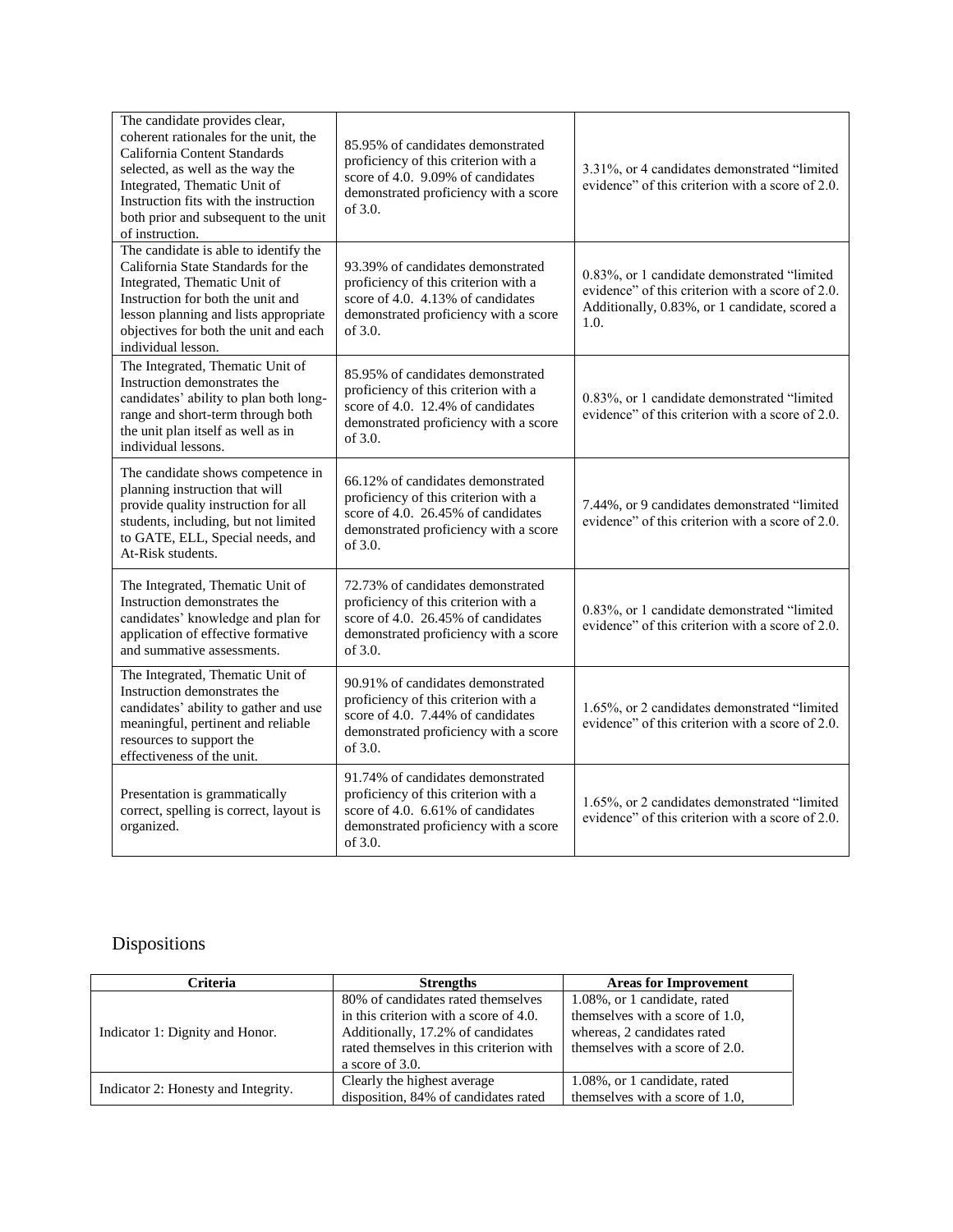|                                                                         | themselves in this criterion with a<br>score of 4.0. Additionally, 14% of<br>candidates rated themselves in this<br>criterion with a score of 3.0.                                    | whereas, 2 candidates rated<br>themselves with a score of 2.0.                                                                                                                                                                                                                                                                                                                                                                                          |
|-------------------------------------------------------------------------|---------------------------------------------------------------------------------------------------------------------------------------------------------------------------------------|---------------------------------------------------------------------------------------------------------------------------------------------------------------------------------------------------------------------------------------------------------------------------------------------------------------------------------------------------------------------------------------------------------------------------------------------------------|
| Indicator 3: Caring, Patience, and<br>Respect.                          | 80% of candidates rated themselves<br>in this criterion with a score of 4.0.<br>Additionally, 17.2% of candidates<br>rated themselves in this criterion with<br>a score of $3.0$ .    | 1.08%, or 1 candidate, rated<br>themselves with a score of 1.0.<br>whereas, 2 candidates rated<br>themselves with a score of 2.0.                                                                                                                                                                                                                                                                                                                       |
| Indicator 4: Spirit of Collaboration,<br>Flexibility and Humility.      | 65% of candidates rated themselves<br>in this criterion with a score of 4.0.<br>Additionally, 29% of candidates rated<br>themselves in this criterion with a<br>score of 3.0.         | This disposition was the lowest one<br>where the candidates felt more<br>practical experience was needed to<br>actively participate in and contributes<br>to the achievement of the learning<br>community. This area needs to be<br>addressed more in coursework.                                                                                                                                                                                       |
| Indicator 5: Harmony in Learning<br>Community.                          | 64.5% of candidates rated themselves<br>in this criterion with a score of 4.0.<br>Additionally, 31% of candidates rated<br>themselves in this criterion with a<br>score of $3.0$ .    | Having the same average as<br>Disposition #4, this disposition had<br>candidates taking responsibility for<br>resolving conflicts or issues with<br>others, and teaches students those<br>skills, in a way that sustains and<br>enhances a healthy and safe learning<br>community. This area needs to be<br>addressed in coursework. A plan of<br>action is being developed for both<br>this and Disposition #4 as to improve<br>our candidates' views. |
| Indicator 6: Self-Awareness/Calling.                                    | 72% of candidates rated themselves<br>in this criterion with a score of 4.0.<br>Additionally, 25.8% of candidates<br>rated themselves in this criterion with<br>a score of $3.0$ .    | 1.08%, or 1 candidate, rated<br>themselves with a score of 1.0, and 1<br>candidates rated themselves with a<br>score of $2.0$ .                                                                                                                                                                                                                                                                                                                         |
| Indicator 7: Perseverance with<br>Challenge.                            | 74.2% of candidates rated themselves<br>in this criterion with a score of 4.0.<br>Additionally, 22.6% of candidates<br>rated themselves in this criterion with<br>a score of 3.0.     | 1.08%, or 1 candidate, rated<br>themselves with a score of 1.0,<br>whereas, 2 candidates rated<br>themselves with a score of 2.0.                                                                                                                                                                                                                                                                                                                       |
| Indicator 8: Diligence in Work Habits<br>& Responsibility for Learning. | 75.3% of candidates rated themselves<br>in this criterion with a score of 4.0.<br>Additionally, 121.5% of candidates<br>rated themselves in this criterion with<br>a score of $3.0$ . | 1.08%, or 1 candidate, rated<br>themselves with a score of 1.0.<br>whereas, 2 candidates rated<br>themselves with a score of 2.0.                                                                                                                                                                                                                                                                                                                       |

## Follow up Surveys

| <b>Criteria</b>                        | <b>Strengths</b>                   | <b>Areas for Improvement</b>           |
|----------------------------------------|------------------------------------|----------------------------------------|
|                                        | More than 96% of candidates felt   | Although candidates felt adequately    |
| Equip: Formal Preparation for Teaching | adequately prepared to construct   | prepared for making adaptations, this  |
|                                        | lesson plans. More than 93% felt   | did not transfer to successfully       |
|                                        | adequately prepared to incorporate | making the connection on the TPAs.     |
|                                        | adaptations in lesson plans for EL | This was typically the lowest or $2nd$ |
|                                        | students and students with special | lowest average criterion. More than    |
|                                        | needs as well as developing as     | 32% also felt they needed more         |